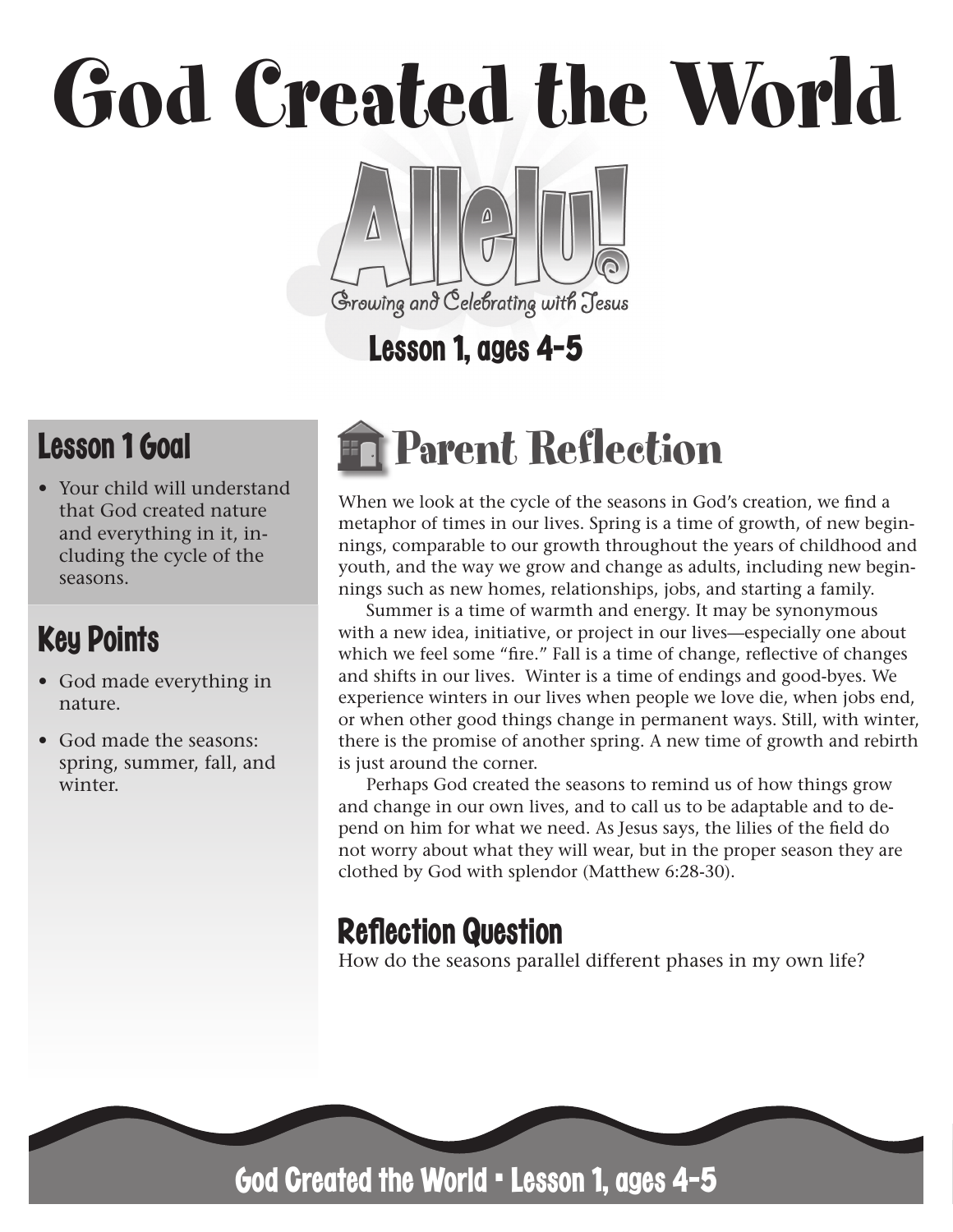#### Lesson Preparation

Before inviting your child to sit with you for lesson time, prepare all materials.

#### **Materials**

- ❏ Family Activity Sheet
- ❏ crayons, colored pencils, or markers
- ❏ safety scissors
- ❏ seasonal props and clothing for dramatic play
- ❏ Activity Master #2 Saint Page (Keep the

saint page from each lesson to gather together a Communion of Saints Book created by your child.)

#### **Preparation Steps**

❏ Make sure your child has a copy of Activity Master #2 (included with this lesson).

#### **Gathering**

Create a prayerful space. You might place a candle on the table, or set a cross in front of you. Invite your child to join you in quietly preparing for prayer.

Say the following or similar words: "Now that we are in this prayerful space, let us find the quiet in our hearts so we can talk with God."

Sit together for several seconds of shared silence.

Say, *"God our Creator made everything! We are so blessed by God's wonderful gifts to us! God gave us trees and birds. What else can you think of that God has given us?"* (Encourage your child to name some aspects of nature.)

*"Our Creator also made the four seasons of the year. Let's name them together: spring, summer, autumn (or fall), and winter. Now let's thank God for the seasons and things that we see or hear or smell in these seasons.* 

#### **Begin in prayer:**

Make the Sign of the Cross together or bless your child by tracing a cross on his or her forehead: "In the name of the Father, and of the Son, and of the Holy Spirit. Amen."

*"Blessed are you, God of all Creation. For spring, and the tulips and lambs and bunnies!*  (Encourage your child to add spring ideas. Repeat this with each season.)

*"Blessed are you, God of all Creation. For summer, and colorful butterflies and sparkly fireflies and sandy beaches.*

*"Blessed are you, God of all Creation. For autumn and brightly colored leaves, jolly pumpkins, and crisp apples.*

*"Blessed are you, God of all Creation. For winter and quiet snowflakes, starry nights, and warm cocoa.*

*"Blessed are you, God of all Creation, for giving us the spring, summer, autumn, and winter. Amen!"*

#### **Discovering**

**The Story of Creation.** Turn to the first page of the Activity Sheet and read about the creation of the world.

Ask your child, "What is your favorite part of the image on this page? Why?"

Turn to the second page of the Activity Sheet. Ask your child the "Ask Me!" questions and review the answers.

#### **Exploring**

Use the following activities to enrich your child's understanding of the lesson and of our Catholic faith.

God Created the World • Lesson 1, ages 4-5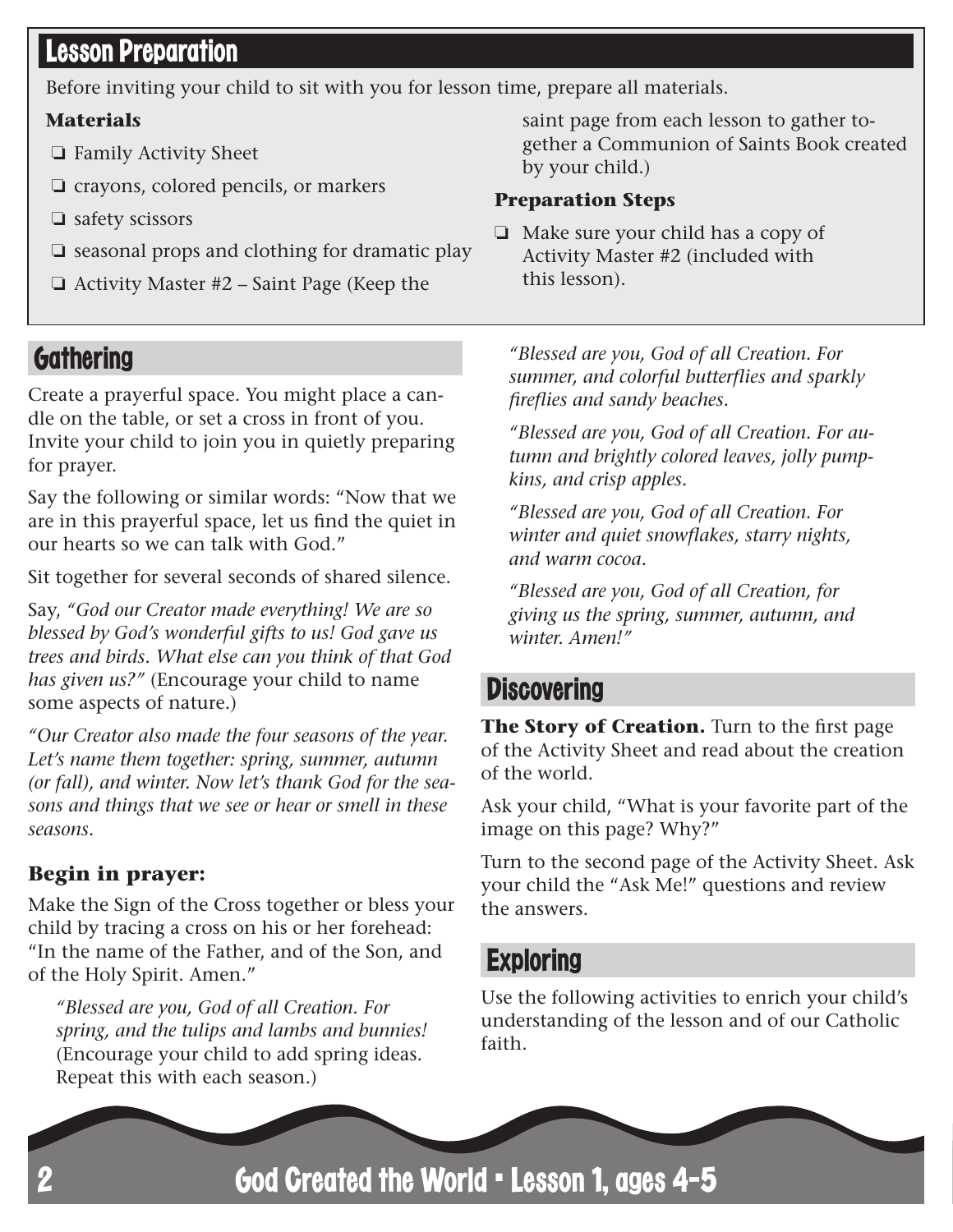**1. I Am Thankful All Year.** Turn to the main activity of the Activity Sheet (center pages) and invite your child to describe what he or she sees. Give your child crayons or colored pencils. Explain the activity to your child and have him or her complete it.

**2. Seasonal Fun (Dramatic Play).** Invite your child to act out various seasonal scenes using the props and clothing (examples include going to the beach, making a snowman, raking leaves).

**3. The Communion of Saints: Saint Columba of Iona.** Show your child the picture of Saint Columba on the Family Activity page and read about him. Then read more about Saint Columba to your child (see below).

◗ How can you feel God's presence in creation? *(Guide your child to see ways we can feel God's presence in nature through wind, rain, sun, and so forth.)*

◗ How did Columba help others know about God? *(He wrote poems and traveled to teach about Jesus.)*

Have your child write and draw about Saint Columba using Activity Master #2.

#### Sending

**Pray with your child.** Begin by making the Sign of the Cross together, or bless your child by tracing a cross on his or her forehead. Pray aloud with your child:

*"Blessed are you, God of all Creation, for giving us the spring, summer, autumn, and winter. Amen!"*

#### Saint Columba of Iona

Ask your child:

#### **Finding God in All Creation**

Long ago, there lived a man named Columba. He was tall and handsome, with grey eyes and a beautiful voice. He was also a very holy man who loved Jesus. Columba built a tiny house on an island called Iona, off the coast of Ireland. There he felt God's presence in a special way. He felt God in the crashing of the waves of the sea. He felt God's presence in the flowers and little animals that lived in the woods. When a great storm pounded the sea and the island, Columba felt God's power. Everywhere he looked, he saw God's Creation. And in everything God created, Columba came to better understand God, whom he couldn't see.

Columba was a smart man who wrote wonderful poems. These helped others come to see the beauty of God's Creation. He was also a teacher, and traveled to many places to teach others about Jesus. But Columba always returned to Iona where he felt especially close to God.

God Created the World • Lesson 1, ages 4-5